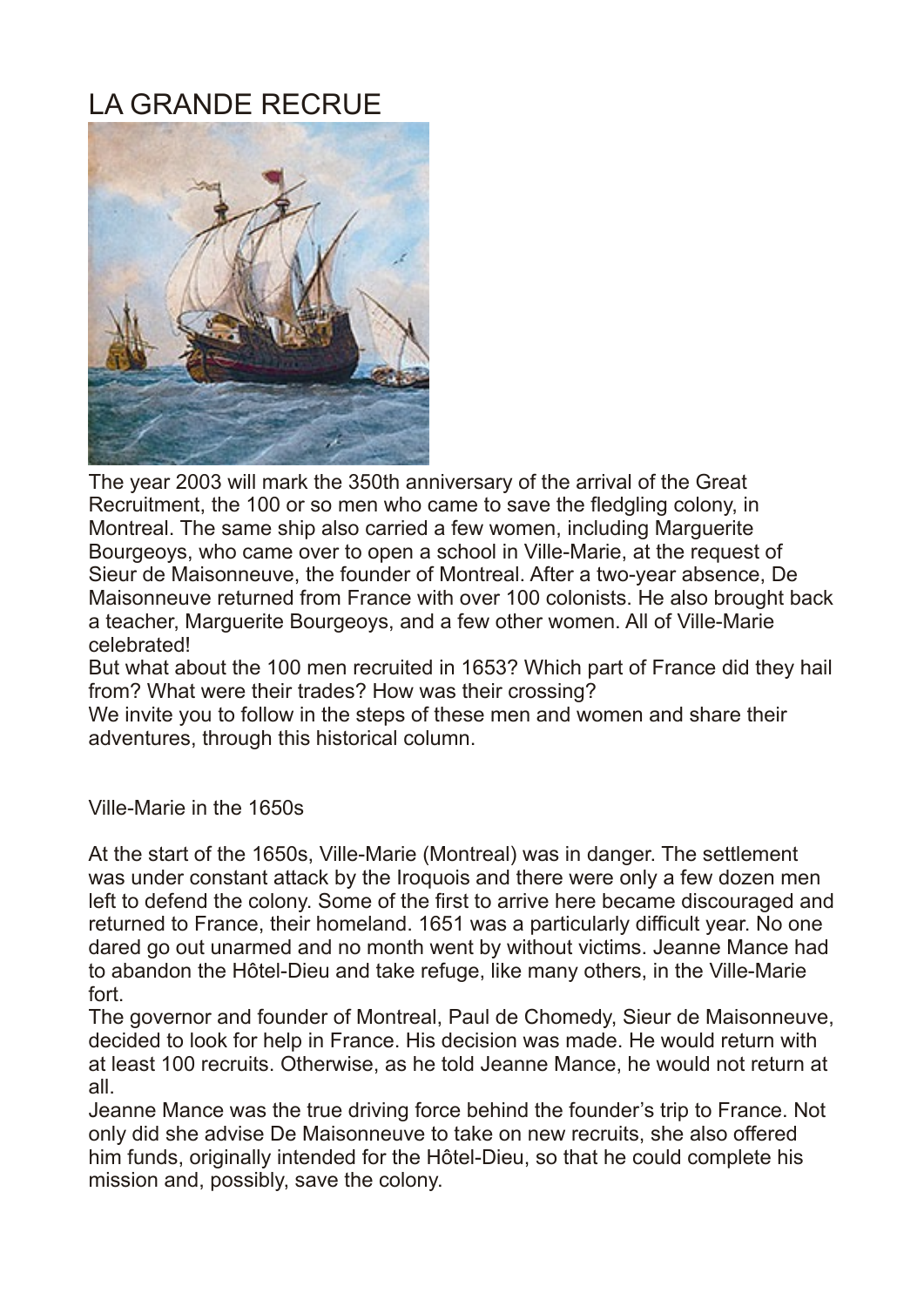So, the founder left Ville-Marie in the fall of 1651 and remained away for two long years, returning only in the fall of 1653. De Maisonneuve assigned Charles-Joseph d'Ailleboust des Muceaux, to replace him during his absence, and left for Quebec. There, he met Jean de Lauzon, governor of New France, and asked him for reinforcements for Ville-Marie. The governor only approved this request the following spring. De Lauzon hesitated because he would have preferred to have the new recruits to settle in Quebec. De Maisonneuve managed to set sail for France on November 5, 1651.

De Maisonneuve recruits in France…

De Maisonneuve, who took advantage of his trip to France to settle some family business, had to meet with people who would play an important role in the future of Ville-Marie, including Madame de Bullion and the members of the Société de Notre-Dame-de- Montréal. A very wealthy woman, Angélique Faure, the widow of Claude de Bullion, Superintendent of Finances in France, was the anonymous benefactor of the Hôtel-Dieu. Only Jeanne Mance knew her identity. As a result, De Maisonneuve had to talk with her without revealing that he knew her secret. He succeeded and finally received the sum of 20,000 livres from this woman, which he added to the funds already provided by Jeanne Mance (22,000 livres). The members of the Société de Notre-Dame-de-Montréal, which was created in 1639 to found Ville-Marie, were experiencing difficulties in the tumultuous times of?La Fronde? (a time of social unrest while Louis XIV was still a minor). Nevertheless, they organised numerous meetings and managed to convince various benefactors of the urgent need to help the colony of New France. In this way, through discussion and sacrifice, the funds needed to outfit the recruits (a total of 75,000 livres) were raised.

De Maisonneuve and De la Dauversière, one of the founding members of the Société, travelled throughout France to recruit about 100 men, who signed on for three to five years. They sought young, healthy men since they would have to defend and establish the colony. They also had to be able to use arms and exercise a trade that could be of use to Ville-Marie. Most of this recruiting took place in the regions of Anjou and Maine, particularly in the vicinity of La Flèche, De la Dauversière's birthplace.

In 1652, De Maisonneuve went to Troyes to visit his two sisters: Louise de Chomedy, also known as Louise de Sainte-Marie, a nun with the Congregation of Notre-Dame, and Jacqueline de Maisonneuve, the widow of François Bouvot de Chevilly (who had been assassinated a year earlier in a quarrel over an inheritance). In the City of Troyes, the Governor of Montreal encountered a woman who would accomplish enormous things for the colony: Marguerite Bourgeoys.

De Maisonneuve meets Marguerite Bourgeoys in Troyes

In 1652, De Maisonneuve, who was busy with his recruiting activities, went to Troyes to see his two sisters. The older sister, Louise de Sainte-Marie, a nun with the Congregation of Notre-Dame, received her brother in the convent parlour.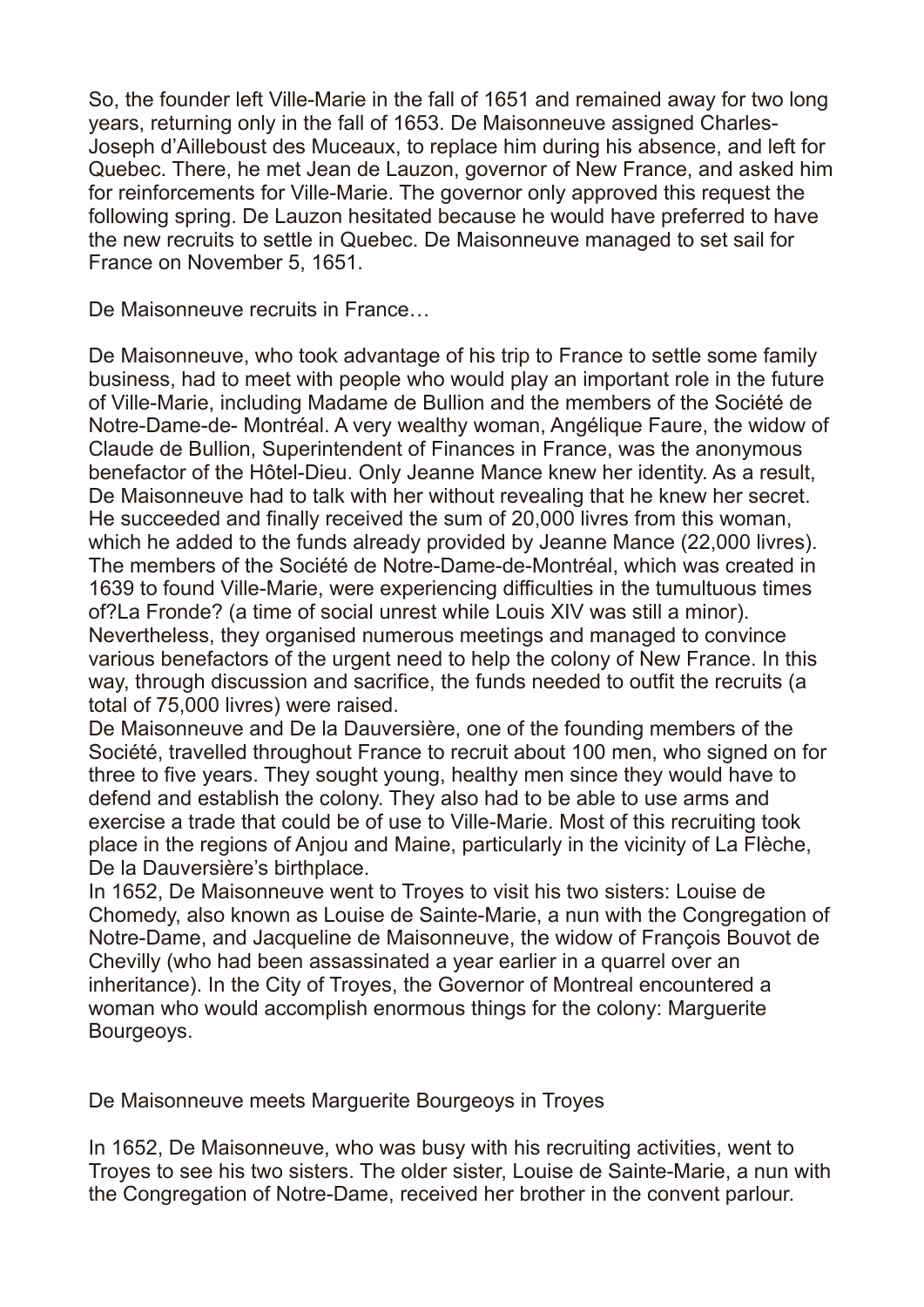De Maisonneuve told his sister about the misfortunes of Ville-Marie and informed her about the need for a teacher to educate the colony's children. Although several of the nuns in the community expressed a desire to go "to Canada", it was no place for cloistered women during this period of crisis. There was only room for a single teacher on the ship carrying the new recruits.

The name of Marguerite Bourgeoys soon came up. Louise de Sainte-Marie knew Marguerite Bourgeoys well as an active person devoted to teaching. Moreover, her landlady, Madame de Chevilly, who was De Maisonneuve's younger sister, held her in high esteem. As a result, a meeting was arranged between the Founder of Montreal and this exceptional woman.

Abbey Charles de Glandelet\*, known as the first biographer of Marguerite Bourgeoys, recounted that when Marguerite first saw De Maisonneuve she was upset: she had seen the man recently in one of her dreams! He asked her if she would be willing to follow him to Ville-Marie and set up a school there. She replied that if her ecclesiastical superiors agreed she would leave. She consulted one nun, then another, then a third… they all encouraged her to continue with her project.

Marguerite Bourgeoys left Troyes for Paris, where she spent some time before heading on from Paris to Nantes, travelling on a houseboat on the Loire. Marguerite Bourgeoys' autobiographical writings contain numerous details about the difficulties of her pilgrimage: in the 17th century it was dangerous for a woman to travel alone. In Nantes, where she had to wait for De Maisonneuve and oversee the final preparations for the crossing, she received internal confirmation that her project was approved. In fact, she later related that, shortly before her departure for New France, the Virgin appeared to her, saying "Go, I will not abandon you." (Les Écrits de Mère Bourgeoys, p. 238).

\* Charles de Glandelet was born in Vannes, France, in 1645. He died in Trois-Rivières in 1725.

Meanwhile, back in Montreal…

During De Maisonneuve's absence, Charles-Joseph d'Ailleboust des Muceaux was responsible for defending Montreal and he tried, in as much as it was possible, to maintain a "normal" life. Several marriages and baptisms took place, providing an opportunity for celebration. However, people had to be careful. The Iroquois continued to attack. Sergeant-Major Lambert Closse, whose feats are abundantly recounted in 17th century correspondence, followed by his famous dog, Pilote, rescued the inhabitants of the island on many occasions. Some of these attacks are still recalled today, narrated with considerable detail. One particular attack involved Martine Messier, the wife of Antoine Primot\*. When she was, in fact, attacked by three Iroquois on July 29, 1652, she fought back so fiercely that they fled. A man who arrived in haste to rescue her was so happy to see her alive, that he embraced her, only to be slapped by the lady as she cried out,"Parmanda!" in the dialect of the region of her birth (Normandy). Following that, Martine was always referred to by the name Parmanda!

That same year, 1652, during the good weather, Jeanne Mance travelled to Trois-Rivières, then Quebec, escorted by Lambert Closse, to wait for De Maisonneuve.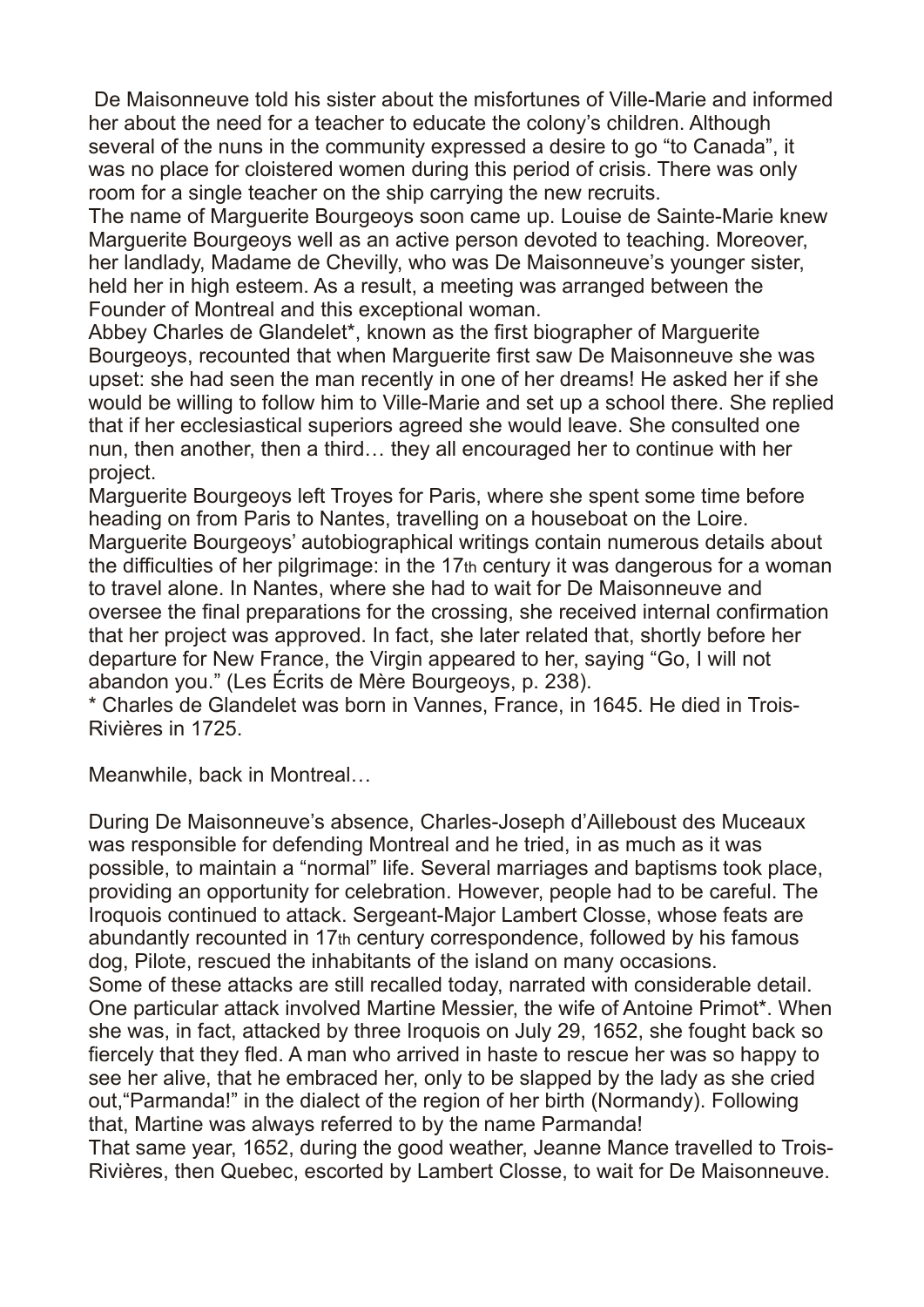At that time she learned, by ship's message, that he would only be returning the following year, with more than 100 colonists. She returned to Montreal to announce the news.

One year later, in June or early July, Jeanne Mance, taking advantage of a calm period, returned to Quebec to welcome De Maisonneuve as soon as he landed. The need for reinforcements was still pressing: the Iroquois redoubled their attacks in the summer of 1653. On August 7 a ship guided by Captain Poulet, set anchor at Quebec and announced the imminent arrival of Sieur de Maisonneuve's recruit. The days passed. Concern grew: no ship on the horizon, no sign of the governor and his recruits...

\* The Primot couple, married in France, arrived in Ville-Marie in 1650.

The recruits leave France: a difficult departure…

As De Maisonneuve travelled through France to complete the various steps surrounding the departure of the recruits, Marguerite Bourgeoys travelled to Nantes. In fact, the governor of Ville-Marie had instructed her to oversee the loading of merchandise. The Saint-Nicolas-de-Nantes, the ship that would take the recruits to New France, was anchored in the port. The captain responsible for the crossing was Pierre le Besson.

The Saint-Nicholas left the port of Saint-Nazaire (a town located about 60 km from Nantes) on June 20, 1653 with 122 passengers on board – for the most part men – and several crew members. After sailing for a few days, the crew noticed that the boat was rotten and taking on water on all sides. All of the men did their best to plug up the ship so they could continue their trip. But they quickly had to face the obvious: it was no longer possible to proceed, the water was starting to damage the provisions. They resolved to return to France after travelling 350 leagues (approximately 1600 km) across the ocean.

Since many of the travellers were shocked by this frightful departure, De Maisonneuve decided not to return them to the continent. Marguerite Bourgeoys explained the events: "Sieur de Maisonneuve and all of his soldiers stopped on an island from which there was no escape. Otherwise, not a single one would have stayed. Some even set about swimming to save themselves since they were furious and believed they had been taken to perdition." (Les Écrits de Mère Bourgeoys, p. 46). Despite everything, they managed to calm the troops. It took several weeks to find another ship and equip it. Unfortunately, we do not know the name of that one. The recruits finally departed a second time on July 20, 1653, on St. Marguerite's day, the patron saint of Marguerite Bourgeoys. What an astonishing historical coincidence! Following a Mass for the passengers, the ship raised anchor and set sail.

The recruits cross the ocean

Setting out on July 20, 1653, the ship carrying the recruits to New France, sailed at the will of the winds. It is difficult to evaluate the length of the crossing. The shortest crossing, to the best of our knowledge, took nineteen days (in 1610), while the longest took six months (in 1752).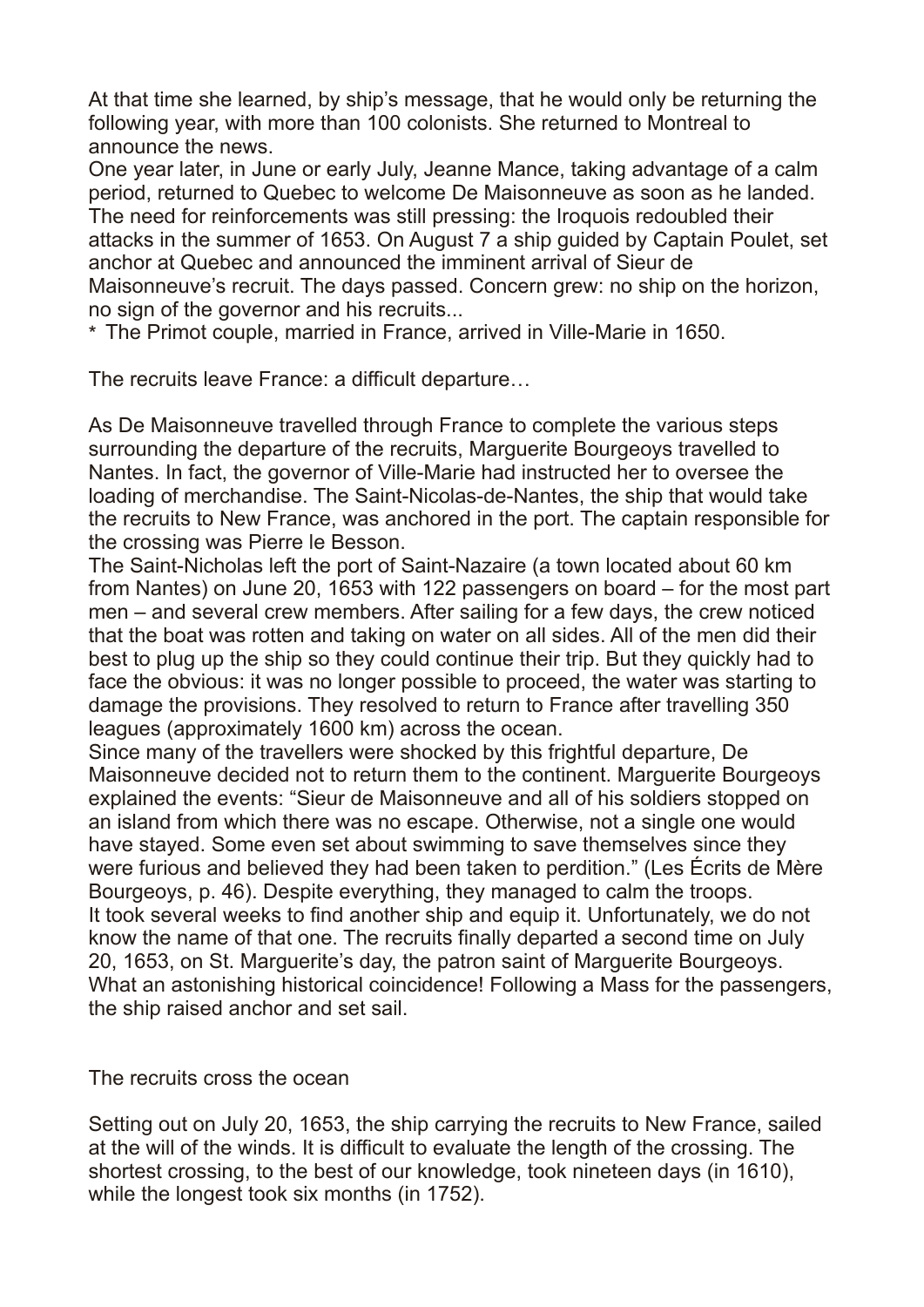It should be noted, however, that trips from Europe to the Americas always took longer as a result of the winds: the winds blow from the east an average of 100 days per year compared to 260 days for winds from the west.

Our passengers, who were most certainly discouraged by their false start and the ensuing inconveniences, had not seen the last of their difficulties. Many perils lay ahead of those who set out for the New World in the 17th and 18th centuries. These included natural elements: storms, the lack of wind, the temperature (specifically the severe cold), hurricanes, the sudden appearance of icebergs, etc. The fear of running into pirates was another concern.

Numerous accounts mention the terrible times encountered during storms. Here, for example, is the testimony of Sister Cécile de Sainte-Croix, an Ursuline nun who crossed the ocean in 1639:?We ran into a furious storm that lasted 15 days with little break (?). The ship was tossed about (?) so much that it was impossible to stand up, or to take a step without support. It was even impossible to sit without holding onto something (?) We had to take our meals on the floor and use a plate for three or four. We found it hard to keep from spilling our food.? Epidemics were another concern. They were a common problem as a result of the poor sanitary conditions and the vermin (rats, fleas?) found on ships. Plague, typhoid fever, dysentery, scurvy, measles, furunculosis (recurrent furuncles) occurred on numerous trips, resulting in hundreds of deaths over the decades. Not to mention all of the difficulties resulting from seasickness, which few passengers managed to escape. Although seasickness was not dangerous, it could be extremely embarrassing and contributed significantly to a general lack of health. Once again, let us read the words of Sister Cécile de Sainte-Croix about her horrific vomiting: "I do not believe that I exaggerate when I say that I filled a bucket and my greatest enemy was my bed."

The ships that crossed the Atlantic Ocean in the 17th and 18th centuries were often very modest in size, measuring 25-45 meters long and 8 meters wide on average. They could hold from 20 to 300 people, depending on their tonnage (transportable weight calculated in pounds – a ton is equivalent to 2000 pounds). These are generalisations. We have no specific data about the dimensions of the ship that carried the recruits in 1653. Nevertheless, we do know that approximately 150 people boarded the ship (122 passengers plus the crew members).

First, before anyone boards a ship, the merchandise is loaded. These operations take place during the days that precede the departure and they are conducted in keeping with specific rules. Supplies, munitions, commercial products and personal belongings go in the hold (the section of the ship between the keel and the lowest deck). Heavier items are placed in the middle and the lightest stowed at the ends. Animals, which can either be eaten during the trip or used for the colonies, are also generally placed in the hold.

As for the passengers, the arrangements depend on their rank. The officers and the high-ranking individuals are given more space and more comfortable beds. The situation is not the same for the others. The crew members sleep where they can, with two sailors often sharing a single hammock (called a "swing" since it moves with the ship). The passengers are usually crowded in a single room at the back of the ship.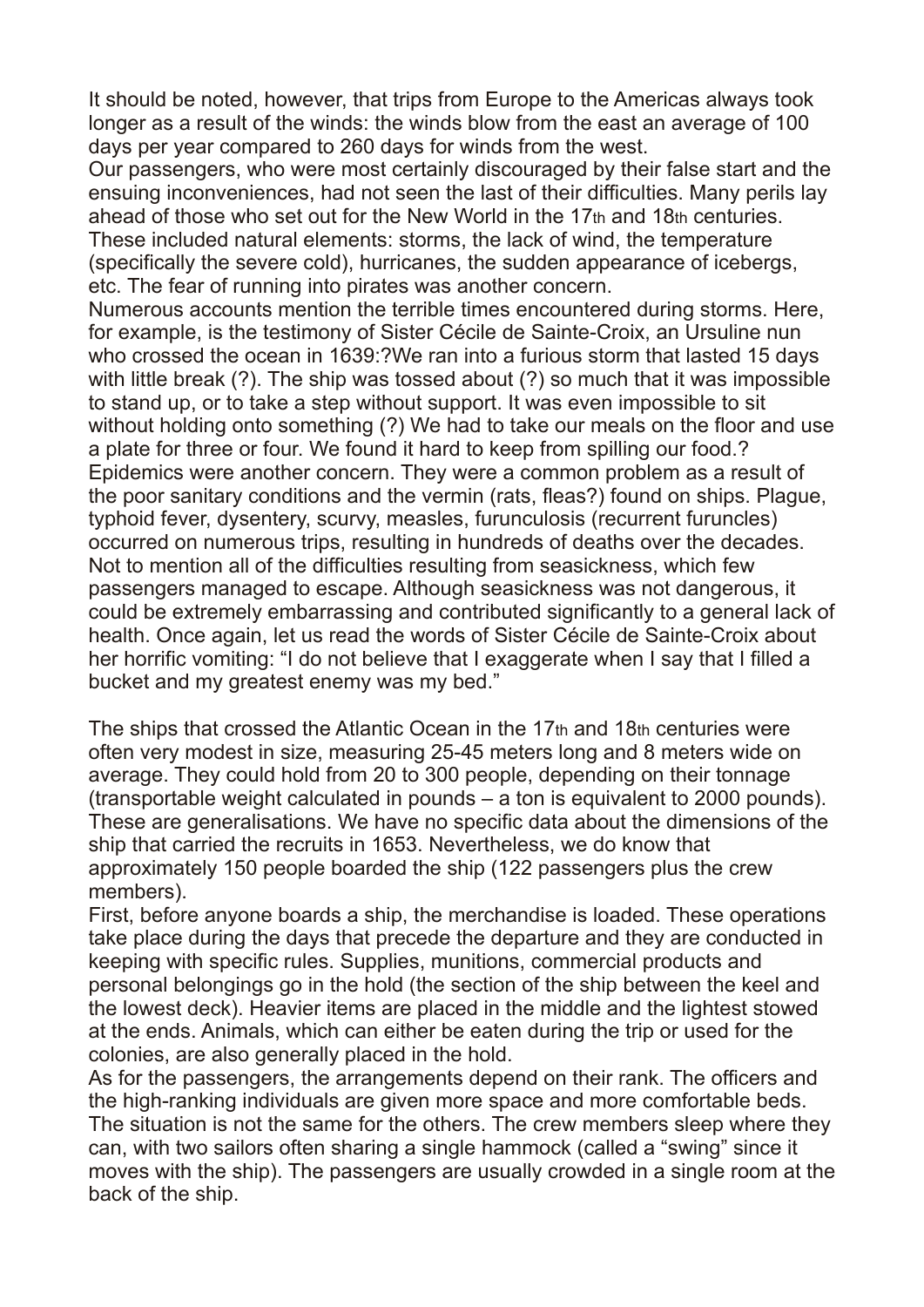They slept in rudimentary bunks and nights were most certainly not pleasant: they had to sleep in their clothes, out of a sense of decency, and deal with a lack of privacy, the ambient odours, and the rolling of the ship, which could be considerable depending on weather conditions.

The day started at dawn, usually with a prayer. The sailors would then clean the ship. The remainder of the time was spent in a variety of chores, depending on the shift (4-hour work period). In the event that the crew members committed an offence or refused to obey, punishment\* was allowed, generally a strong incentive for discipline. The other individuals on board spent their time as they saw fit. Everyone had three meals a day if things went well…

\*A fine for the first offence, eight days on bread and water for a second offence and keelhauling for a third. Keelhauling involved tying the prisoner's hands and throwing him overboard.

What did people eat on ships in the 17th and 18th centuries? First, those passengers who were able to – and who were, perhaps, a little distrustful – would bring their own supplies and prepare their own meals. However, most found themselves obliged to rely on the?official? ship kitchen. On royal ships, there was a chef, known as "Le Coq" (the Rooster). On other ships – which were more numerous – the ship's boy was responsible for this chore. Many contemporary records provide testimony about their incompetence and dirtiness.

The principal drink was water. However, water quickly became undrinkable. In his Histoire du Canada, historian Albert Tessier (1895-1976) described the water in great detail: "During the first few weeks, it was fine, but the liquid soon became murky. You shouldn't look too closely at the thick mixture or inhale its odour, which smells like rotten eggs. You close your eyes, pinch your nose and quench your thirst. That's the essential thing." Everyone was entitled to one ration of water each day. Generally, passengers on the ship could also find wine, cider and spirits, but these beverages were served in limited quantities and under certain conditions.

During ocean crossings, the primary food was the "biscuit" (from the French "bis cuit": bread that has been cooked twice to harden it), prepared to be stored for lengthy periods of time. Everyone on the ship ate one pound per day. When rationing was required, three pounds were distributed for four days. In ordinary times, salt pork was also served three or four times per week. Moreover, peas, cod (fresh or dried), herring, fresh fish (if fishing was possible) and meat (from the animals stored in the hold) were also available. Olive oil, butter, mustard and vinegar were used in the preparation and conservation of these foods. Passengers faced the risk of water shortages and famine. Running out of water was catastrophic; it was an important factor in the spread of disease. Famine often occurred when the ship was stopped for lengthy periods of time, generally when winds were weak or non-existent. In this case, as well, the passengers weakened and were more prone to infection.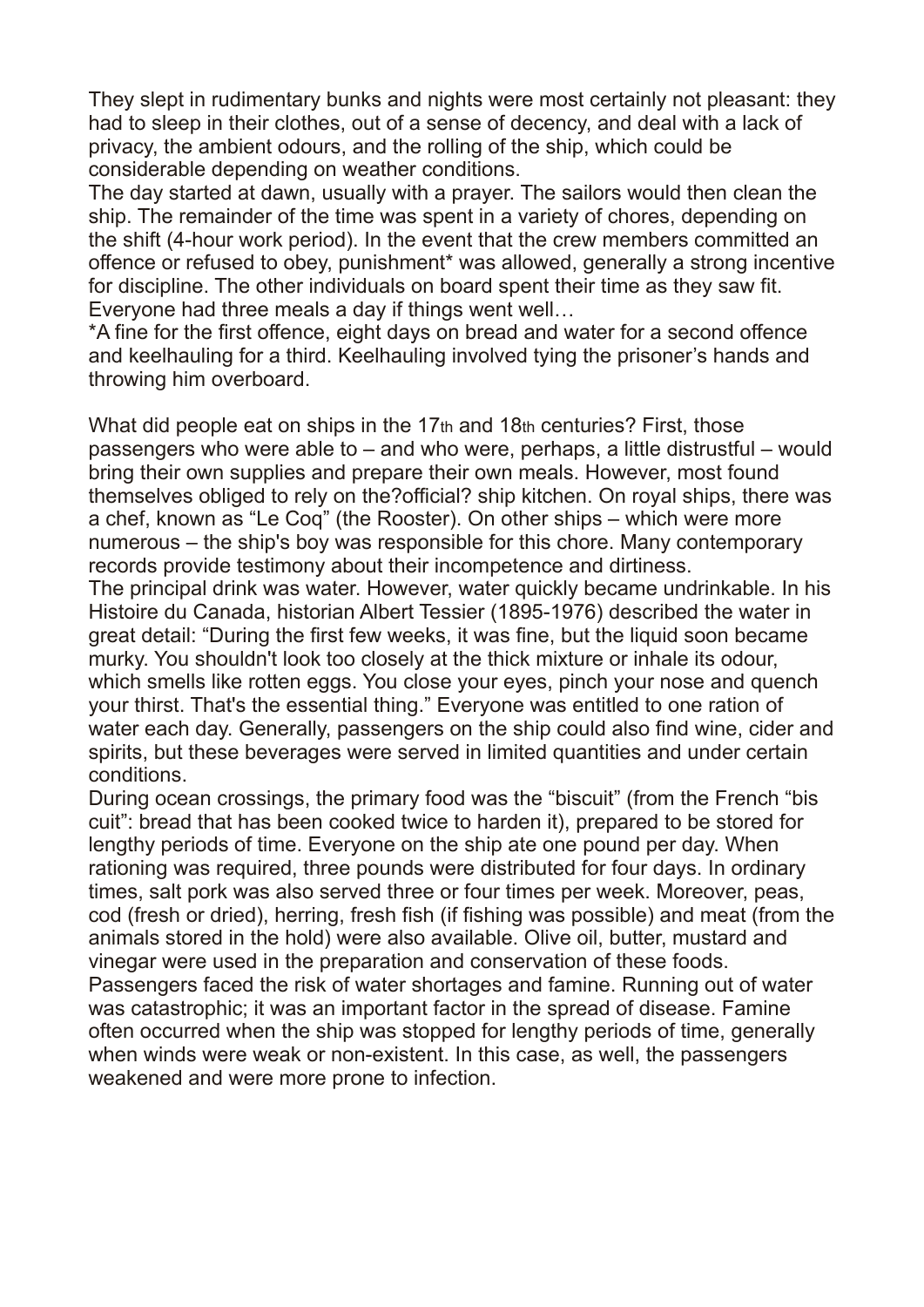After leaving France on June 20, 1653, the recruits encountered problems, returned to terra firma, and set out a second time on July 20, 1653. They were quite shaken up by all these events. Moreover, the conditions of the trip were far from idyllic, as we learned in the previous episodes. Unfortunately, like many others, they did not escape disease.

In fact, a serious epidemic (most likely the plague) soon broke out on board. It is highly likely that the second ship used for the trip had already been contaminated by vermin. Numerous people fell ill for weeks at a time. The most robust helped the weaker ones. Bed-ridden passengers were crowded in steerage. Portholes\* could be opened in the hold to ventilate the area but, as soon as the temperature dropped or the seas rose, they were kept closed. The air would then become unbreathable. In all, eight men died during the crossing.

A Sulpician, François Dollier de Casson (1636-1701), the first historian of Montreal, reported at the time that Marguerite Bourgeoys nursed all of the ill, "providing praiseworthy care". She dispensed consolation, devotion and spiritual assistance to all. This woman, who had buried numerous victims during the Thirty Years' War in France – including her father – was already familiar with death. Moreover, in the absence of a priest, she took charge of the funeral rights. Finally, despite everything – deficient sanitation, poor weather, lack of privacy on board, and illness – the recruits arrived at their destination. It is easy to imagine the relief they must have felt when they approached the Grand Banks of Newfoundland. The ocean crossing ended after three months and two days, including the false start. The ship arrived at Quebec City on September 22, 1653, carrying De Maisonneuve and his recruits.

\* Four-sided opening in the wall of a ship, equipped with a device for sealing it.

## The recruits arrive

After spending three months and two days in a frightful crossing, the recruits finally reached Cap-Diamant, on September 22, 1653, the feast day for St. Maurice. One final difficulty completed this trip. Let's take a look at the words of Marguerite Bourgeoys: "When we arrived at Quebec, we didn't pay any heed to the fact that a rib dug in so deeply that even the high tide could not free the ship. It was burned there" \*. The recruits watched as the ship that had brought them to New France was destroyed in the middle of the river!

This incident did nothing to dampen spirits. The population of Quebec was on the shore as the long-awaited passengers disembarked. Solemn thanks were given, with the singing of the Te Deum in the city's church (current site of the Notre-Dame basilica). However, the passengers weren't up for the festivities, since they were still inconvenienced by the effects of the serious epidemic they had suffered during the crossing. Marguerite Bourgeoys offered to watch over the ill until they were completely healed. They were installed in the house (warehouse) owned by the Société Notre-Dame-de-Montréal, in the lower portion of Quebec. Sieur de Maisonneuve paid homage to the governor of New France, De Lauson, who took advantage of the opportunity to try and keep the recruits in Quebec.

However, the Governor of Ville-Marie had a royal letter confirming his mandate and firmly refused.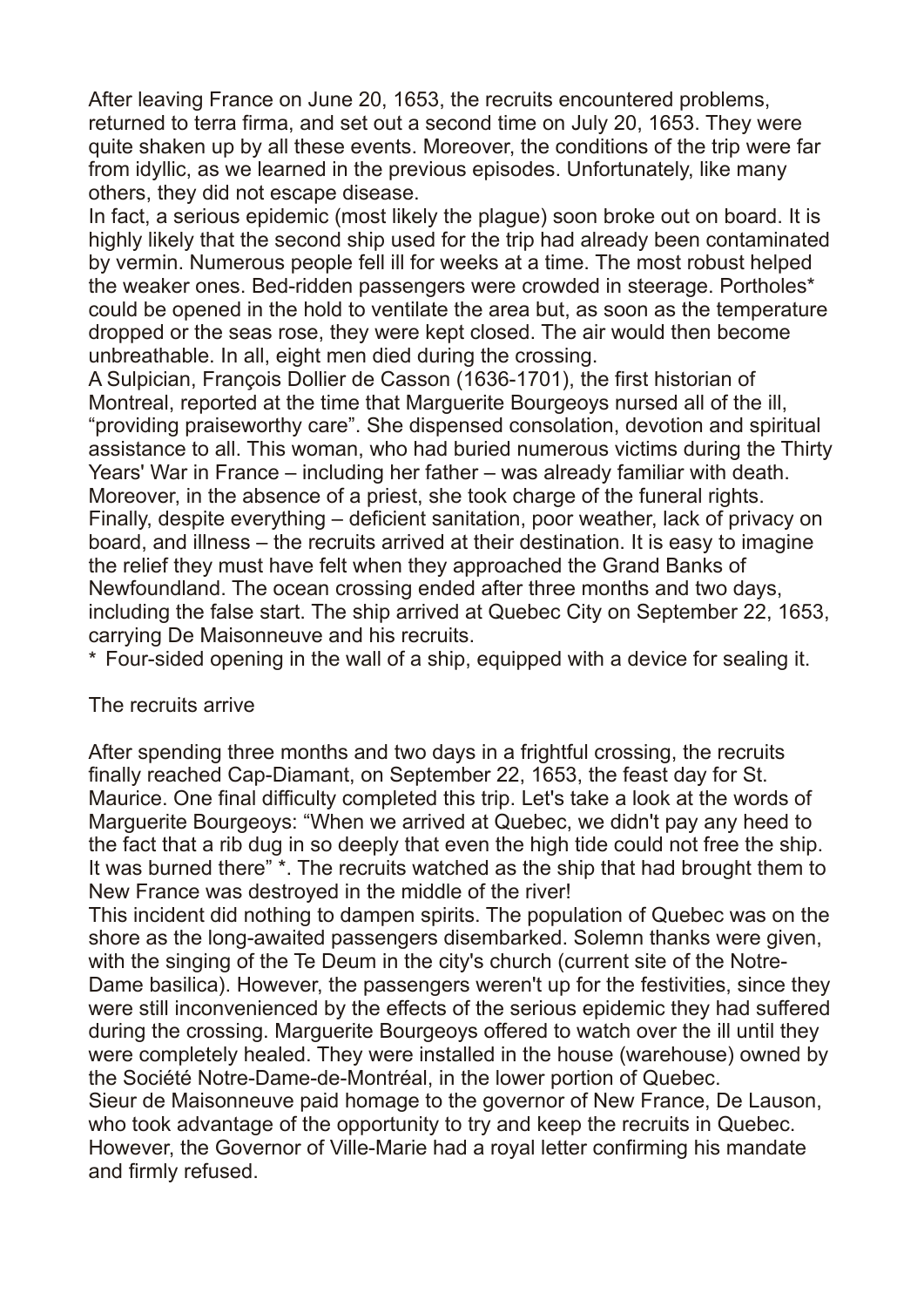Yet, as a result of this difference, the recruits spent longer than expected in their port of arrival, since De Lauson refused to grant them the barges they needed to travel on to Montreal. The entire month of October was spent looking for new boats.

On the other hand, Jeanne Mance quickly left Quebec in order to inform "Montrealers" about the imminent arrival of the recruits. Before doing that, she met briefly with Marguerite Bourgeoys, through the intervention of Paul de Chomedey. He had nothing but compliments for this woman, whom he had recruited in Troyes: "This good woman that I am bringing (...) will provide strong support for Montreal" \*\*, he told the founder of the Hôtel-Dieu. From that time, a strong friendship grew between the two women, both of whom came from Champagne. The recruits reached their final destination on November 16, 1653. During the rejoicing, people spoke about the second founding of Montreal. \* Les Écrits de Mère Bourgeoys, p. 47.

\*\* Dictionnaire biographique du Canada, Vol. I, p. 225.

Who were the recruits?

In 1687, 34 years after the recruits arrived, the Governor, Jacques-René de Bresay de Denonville, and the Intendant, Jean Bochart de Champigny, commemorated the event by honouring "these 100 men who saved Montreal and all of Canada". Although people generally speak of 100 men, it should be noted that, based on a study of the recruits' contracts and other documents, a total of 102 men embarked on the Saint-Nicolas-de-Nantes. Eight died during the crossing, leaving a total of 94 men.

The most complete work we have to date is that published by Roland-J. Auger in 1955: La Grande Recrue de 1653. According to this historian, who collected the results of past studies, a total of 153 men signed contracts in France. Of that number, 50 did not embark on the ship. According to his list, a total of 103 men departed from Saint-Nazaire. Recent research conducted by the Société de généalogie canadienne-française has shortened the list, bringing the number of recruits to 102.

In the second episode, we learned that most of the recruits came from the vicinity of La Flèche (in the La Sarthe department), the birthplace of De La Dauversière. More detailed figures are provided below (the regions listed are those in modernday France and not the 17th-century historic regions):

- **Pays de la Loire region 62 recruits**
- [Sarthe, Loire-Atlantique, Mayenne and Maine-et-Loire departments]
- **Central region 10 recruits**
- [Indre-et-Loire, Loir-et-Cher and Loiret departments]
- **Île-de-France region 6 recruits**
- [Seine and Seine-et-Marne departments]
- **Bourgogne region 3 recruits**
- **ICôte-d'Or and Nièvre departmentsl**
- **Basse-Normandie region 2 recruits**
- **ICalvados departments]**
- **Picardie region 2 recruits**
- **IAisne and Oise departmentsl**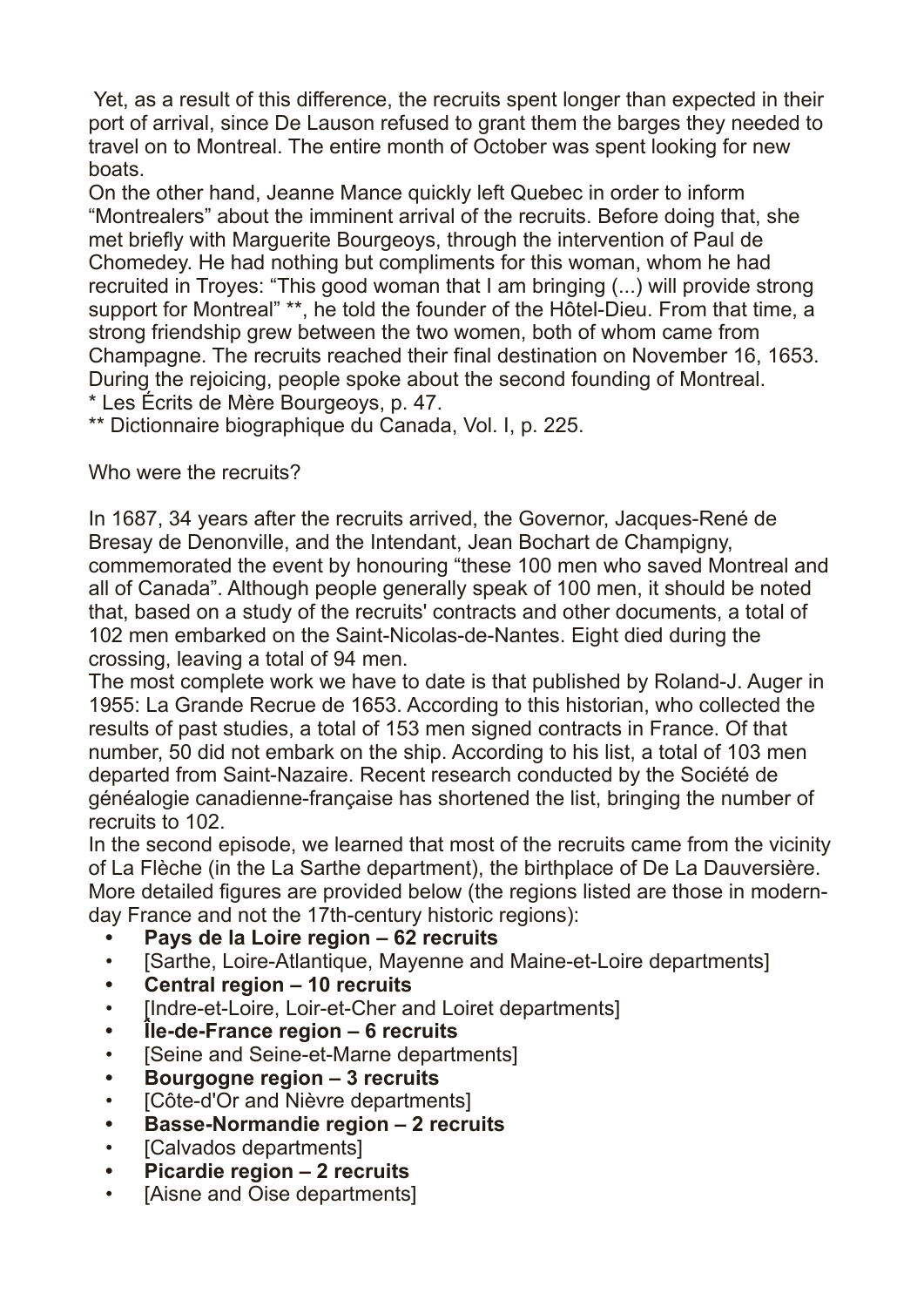- **Bretagne region 1 recruits**
- [Morbihan department]
- **Nord-Pas-de-Calais region 1 recruits**
- [Pas-de-Calais department]
- **Unknown origin 15 recruits**

It should be noted that the average age of these men, when they arrived in 1653, was 24.

## **List of the 1653 recruits**

Family names, pseudonyms\*, and first names / Place of origin: village or city (current French department) / Trade

- 1. AUDRU, Jacques Paris (Seine) Land-clearer
- 2. AUGER dit LE BARON, Jean Chemiré-en-Charnie (Sarthe) Land-clearer
- 3. AVERTY dit LÉGER, Maurice La Flèche (Sarthe) Land-clearer
- 4. BAREAU dit LAGOGUE, Pierre La Flèche (Sarthe) Land-clearer
- 5. BASTARD, Yves -? Land-clearer

6. BAUDREAU dit GRAVELINE, Urbain - Clermont-Créans (Sarthe) - Landclearer

7. BAUDRY dit L'ÉPINETTE, Antoine - Chemiré-en-Charnie (Sarthe) - Landclearer and nail-maker

8. BEAUDOUIN, Olivier -? - Land-clearer

9. BÉLIOT, Charles-Jean - St-Jean-de-Lamothe (Sarthe) - Land-clearer

10. BENOIT dit LIVERNOIS, Paul - Châtillon-en-Bazois (Nièvre) - Carpenter

- 11. BESNARD (or BÉNARD) dit BOURJOLI, René Villiers-au-Bouin (Indre-et-Loire) Land-clearer
- 12. BITEAU dit ST-LAURENT, Louis Clermont-Créans (Sarthe) Land-clearer
- 13. BOIVIN dit PANSE, Jacques Jarzé (Maine-et-Loire) Land-clearer
- 14. BONDY, René Dijon (Côte-d=Or) Carpenter
- 15. BOUCHARD, Étienne Paris (Seine) Surgeon
- 16. BOUVIER, Michel La Flèche (Sarthe) Land-clearer and mason
- 17. BOUZÉ, Pierre Sablé-sur-Sarthe (Sarthe) Land-clearer

18. BRASSIER, Jacques -? -?

- 19. BROSSARD, Urbain La Flèche (Sarthe) Mason and land-clearer
- 20. CADET, René St-Germain-d=Arcé (Sarthe) Land-clearer
- 21. CADIEUX, Jean Pringé-sur-Loir (Sarthe) Land-clearer and locksmith

22. CHARTIER dit ROBERT, Guillaume - La Flèche (Sarthe) - Land-clearer and tailor

- 23. CHARTIER, Louis -? Surgeon
- 24. CHAUDRONNIER, Jean Bailleul (Sarthe) Land-clearer
- 25. CHAUVIN dit le Grand-Pierre, Pierre Vion (Sarthe) Land-clearer and miller
- 26. CHEVALIER, Louis Caen (Calvados) Land-clearer and cobbler
- 27. CHEVASSET, Antoine -? Land-clearer
- 28. CRUSSON dit PILOTE, François -? Land-clearer
- 29. DANIS dit TOURANGEAU, Honoré Montlouis (Indre-et-Loire) Carpenter
- 30. DAUBIGEON, Julien Clisson (Loire-Atlantique) Land-clearer and labourer
- 31. DAVOUST, Jean Clermont-Créans (Sarthe) Land-clearer and hatmaker
- 32. DENIAU, Jean Nantes (Loire-Atlantique) Land-clearer and top sawer
- 33. DENIAU dit DESTAILLIS, Marin Luché-Pringé (Sarthe) Land-clearer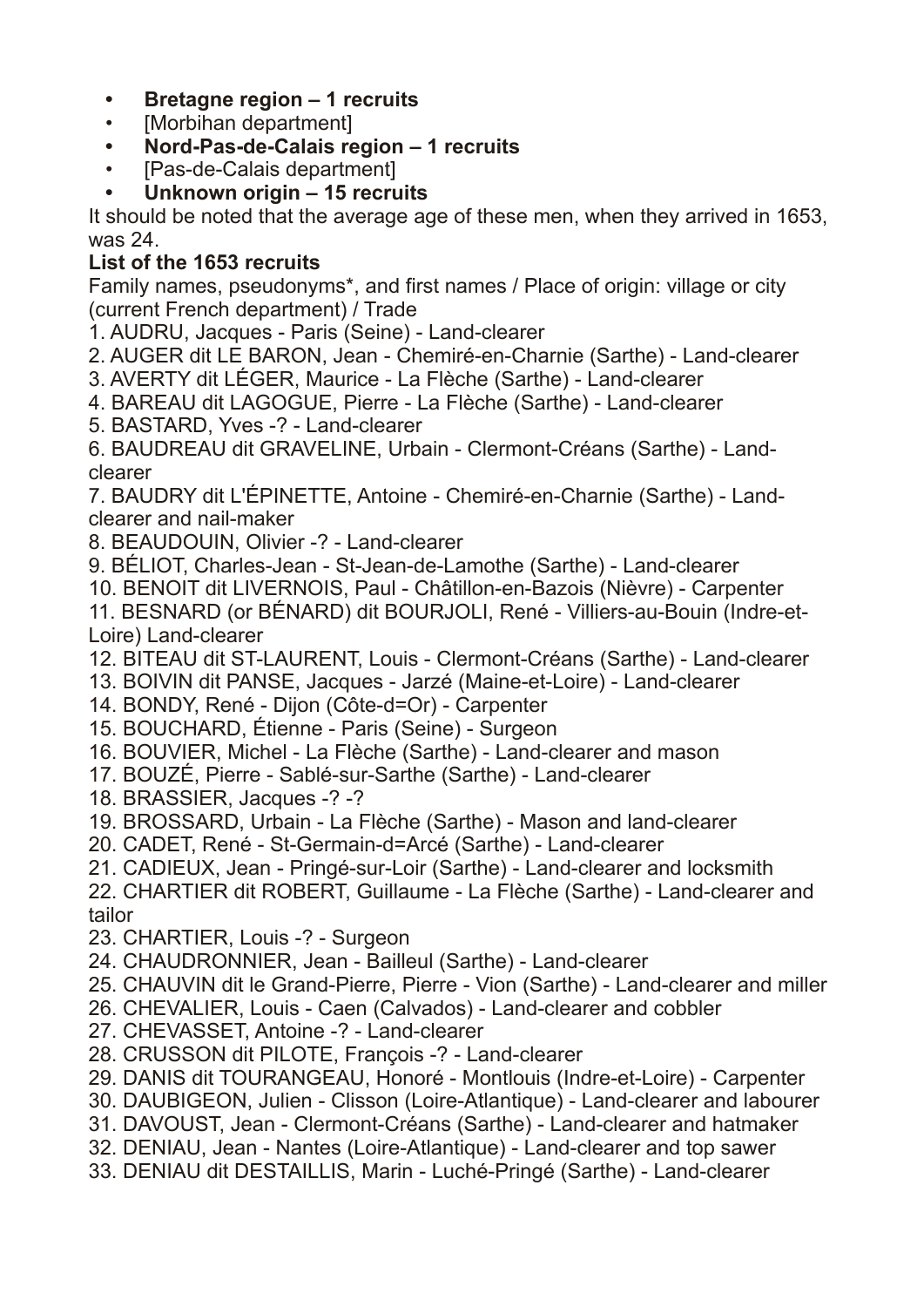34. DESAUTELS dit LAPOINTE, Pierre - Malicorne-sur-Sarthe (Sarthe) - Landclearer

35. DESORSON, Zacharie -? - Carpenter and top sawer

36. DESPRÉS dit BERRI, Simon - Blois (Loire-et-Cher) - Land-clearer

- 37. DOGUET, Louis Luché-Pringé (Sarthe) Land-clearer
- 38. DOUSSIN, René -? Top sawer
- 39. DUCHARME dit LAFONTAINE, Fiacre Paris (Seine) Carpenter
- 40. DUVAL, Nicolas Forges-en-Brie (Seine-et-Marne) Land-clearer
- 41. FONTAINE dit Le Petit Louis, Louis -? Top sawer
- 42. FRESNOT, Jean Ruillé-en-Champagne (Sarthe) Land-clearer and roofer
- 43. FRUITIER, Jean -? Land-clearer
- 44. GAILLARD dit LEPRIEUR, Christophe Verron (Sarthe) Land-clearer and gardener
- 45. GALBRUN, Simon Verron (Sarthe) Land-clearer
- 46. GASTEAU, Jean Clermont-Créans (Sarthe) Land-clearer
- 47. GAUDIN dit CHASTILLON, Pierre Chatillon-sur-Seine (Côte d=Or) **Carpenter**
- 48. GENDRON dit LA ROLANDIÈRE, Guillaume Blain (Loire-Atlantique) Butcher and roofer
- 49. GERVAIS (or GERVAISE), Jean Souvigné (Indre-et-Loire) Land-clearer and baker
- 50. GRÉGOIRE, Louis -? Land-clearer
- 51. GUERTIN dit LE SABOTIER, Louis Daumeray (Maine-et-Loire) Landclearer and clog-maker
- 52. GUYET (or GUYOT), Jean Villiers-au-Bouin (Indre-et-Loire) Land-clearer 53. HARDY, Pierre - Bailleul (Sarthe) - Labourer and land-clearer
- 54. HOURAY dit GRANDMONT, René Azay-le-Rideau (Indre-et-Loire) Landclearer
- 55. HUDIN, François La Flèche (Sarthe) Land-clearer and baker
- 56. HUNAULT dit DESCHAMPS, Toussaint St-Pierre-ès-Champs (Oise) Landclearer
- 57. HURTEBISE (or HURTIBISE), André Rouessé-Vassé (Sarthe) Landclearer
- 58. HURTEBISE (or HURTIBISE), Marin Rouessé-Vassé (Sarthe) Land-clearer 59. JANNEAU (ou JANNOT) dit LACHAPELLE, Marin - La Chapelle-Monthodon (Aisne) - Carpenter
- 60. JETTÉ, Urbain Saint-Germain-le-Val (Sarthe) Top sawer, mason and landclearer
- 61. JOUANNEAU, Mathurin Aubigné-Racan (Sarthe) Land-clearer
- 62. JOUSSELIN (ou JOSSELIN), Nicolas Solesmes (Sarthe) Land-clearer
- 63. JOUSSET dit LALOIRE, Mathurin Saint-Germain-d=Arcé (Sarthe) Landclearer
- 64. LAIRT (ou LERT), Étienne Villaines-sous-Malicorne (Sarthe) Land-clearer
- 65. LANGEVIN dit LACROIX, Mathurin Le Lude (Sarthe) Land-clearer
- 66. LA SOUDRAYE, Louis -? Land-clearer
- 67. LAUZON, Gilles Caen (Calvados) Land-clearer and kettle-maker
- 68. LECOMTE, Jean Chemiré-en-Charnie (Sarthe) Land-clearer
- 69. LECOMTE, Michel Chemiré-en-Charnie (Sarthe) Land-clearer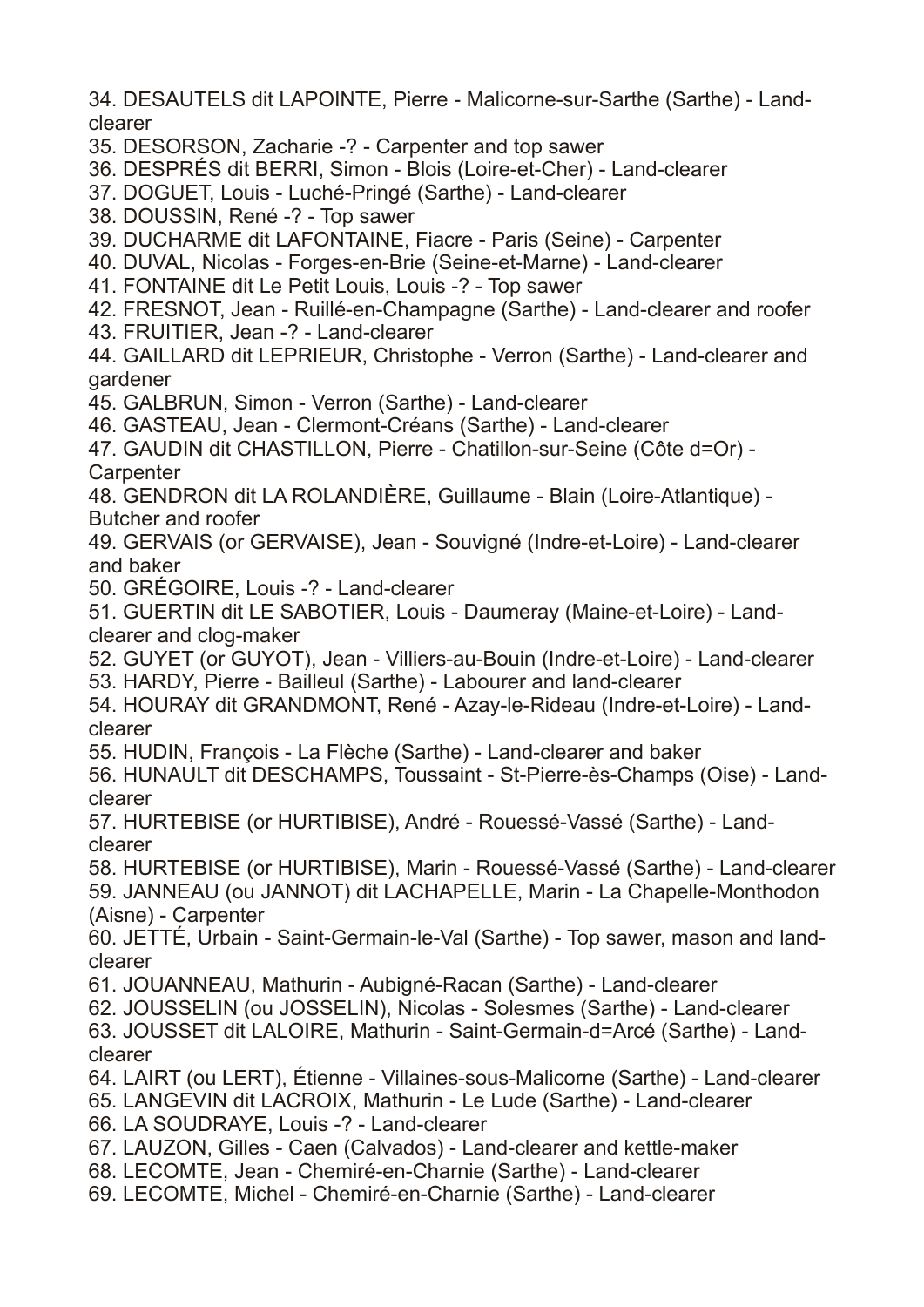70. LEFEBVRE dit LAPIERRE, Pierre - Paris (Seine) - Land-clearer

71. LEMERCHER dit LAROCHE, Jean - Paris (Sarthe) - Carpenter

72. LEPALLIER, Joachim - Clermont-Créans (Sarthe) - Land-clearer

73. LEROY (ou ROY), Simon - Ligron (Sarthe) - Land-clearer

74. LOUVARD dit DESJARDINS, Michel - Parcé (Sarthe) or Hambers (Mayenne) - Miller and land-clearer

75. MARTIN dit LAMONTAGNE, Olivier - Auray (Morbihan) - Land-clearer and mason

76. MARTIN dit LARIVIÈRE, Pierre - Sainte-Colombe (Sarthe) - Land-clearer 77. MILLET dit LE BEAUCERON, Nicolas - Neuville-aux-Bois (Loiret) - Carpenter and top sawer

78. MILLOT (or MILHAUT) dit LAVAL, Jacques - Crouzille (Mayenne) - Landclearer

79. MOTAIN (or MOTAIS), Guy - Meslay-du-Maine (Mayenne) - Land-clearer

80. MOULIÈRES, Pierre - Mareuil (Sarthe) - Land-clearer and toolmaker

81. MOUSSEAU dit LAVIOLETTE, Jacques - Azay-le-Rideau (Indre-et-Loire) - Land-clearer

82. NAIL, Jacques - Solesmes (Sarthe) - Land-clearer

83. NOCHER, François - Chemiré-en-Charnie (Sarthe) - Land-clearer

84. OLIVIER dit LE PETIT BRETON, Jean - Chemiré-en-Charnie (Sarthe) - Landclearer

85. PAPIN, Pierre - Sablé-sur-Sarthe (Sarthe) - Land-clearer

86. PICARD dit LAFORTUNE, Hugues - Pont-James (Loire-Atlantique) - Landclearer and top sawer

87. PICHARD, Jean - Rouez (Sarthe) - Land-clearer

88. PIRON dit LAVALLÉE, François - La Suze (Sarthe) - Locksmith and landclearer

89. PIRON, Pierre - Malicorne-sur-Sarthe (Sarthe) - Digger and surgeon

90. PRESTROT dit LAVIOLETTE, Jean - Parcé-sur-Sarthe (Sarthe) - Landclearer and miller

91. RAGUIDEAU dit ST-GERMAIN, Pierre - La Flèche (Sarthe) - Land-clearer

92. RENNES dit PACHANE, Bertrand de -? - Land-clearer

93. ROBIN dit DESFORGES, Étienne -? - Land-clearer

94. ROBUTEL DE ST-ANDRÉ, Claude - Frencq (Pas-de-Calais) -?

95. RODAILLER, René-? - Land-clearer

96. ROGER, Christophe - Clermont-Créans (Sarthe) - Land-clearer

97. ROINAY, François - Sablé-sur-Sarthe (Sarthe) - Land-clearer

98. TAVERNIER dit LAFORÊT, Jean - Roëzé-sur-Sarthe (Sarthe) - Land-clearer and weapon maker

99. THÉODORE dit GILLES, Michel - Tours (Indre-et-Loire) - Land-clearer and digger

100. VACHER dit ST-JULIEN, Sylvestre - St-Julien-sur-Cher (Loire-et-Cher) - **Carpenter** 

101. VALLETS (or VALLAYS), Jean - Teillé (Sarthe) - Land-clearer

102. VALIQUET dit LAVERDURE, Jean - Le Lude (Sarthe) - Land-clearer and locksmith

\*Research: Michel Langlois (Société généalogique canadienne-française)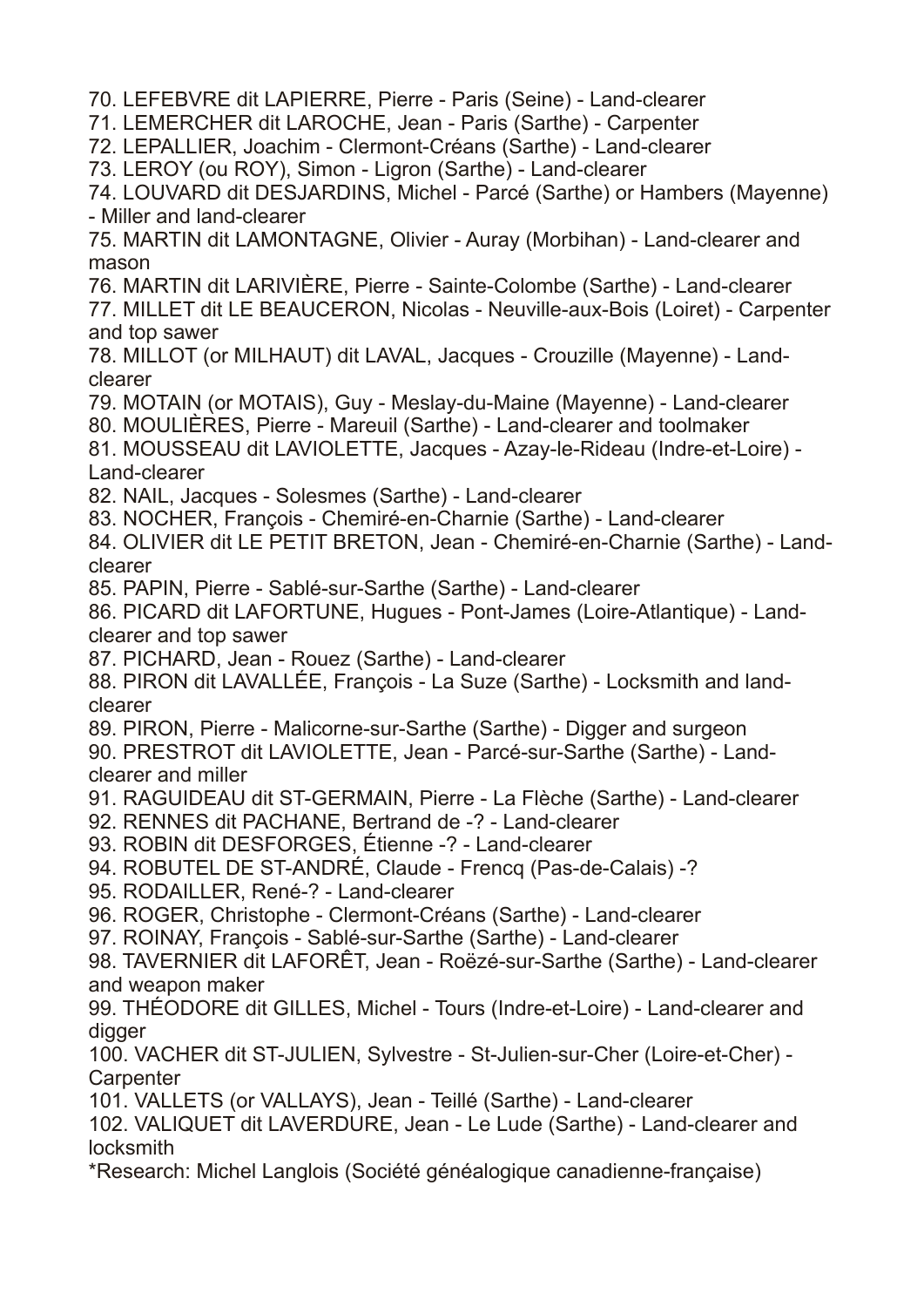\* A "dit name" is an alias added to a family name and used for many members of the family. The "dit name"served to indicate a surname used in the army, a place of origin, land owned or inhabited by an ancestor, the full name of an ancestor, the first name of an ancestor, an original name that was kept when names were standardized in French, and so on. Such names were almost exclusively used in France and New France.

Some of the trades practised by the recruits

The previous episode of the history column provided details about the regions where the Recruits came from. However, the trades they practised were only briefly mentioned (see the List of the 1653 Recruits, Episode 11). The information we have on the recruits indicates that they practised 24 different trades. It should be noted that 70 men stated that they practised a single trade, while 28 said they practised two and two others claimed to have three distinct professions. We do not know the trades of two of the recruits.

Most of the recruits (84) said that they were land-clearers. This means that they had agreed to prepare the uncultivated lands of New France for agriculture. The other trades indicated include: carpenter (8), long sawyer (7), mason (4), surgeon (3), miller (3), locksmith (3), baker (2), roofer (2), labourer (2), joiner (2), weapon maker (1), digger (1), butcher (1), hat-maker (1), kettle-maker (1), nail-maker (1), cobbler (1), gardener (1), stone layer (1), clog maker (1), tailor (1), sharp tool maker (1) and, finally, rough masonry pointer (1). Most of these trades are still practised today, which causes no difficulties for us. However, some of them are more unusual and are not defined as they were in the past.

This is the case of the surgeon, for example. In the Middle Ages and up to the 18th century, doctors did not get involved in manual work, leaving this for the surgeon. The surgeon was, in fact, closely associated with the barber (commonly called a surgeon barber) and, as such, performed numerous small operations: treating injuries and external diseases, bleeding, reducing fractures and so on. It is interesting to note that "barbering" was only legally separated from surgery in 1743. The rough masonry pointer, likewise, was responsible for rough masonry work on a wall, partition or floor. This involved placing fieldstone or debris between the beams or joists

Other trades are a little more familiar – or at least we can guess at them – but it might be a good idea to explain them further. The sharp tool maker (taillandier in French) is responsible for making cutting tools (axes, planes, files, blades, pickaxes, spades, all types of knifes, etc.). The long sawyer cuts tree trunks into planks, sawing them lengthwise. Long sawyers always worked in twos. The kettle-maker made and sold kettles, along with a large number of kitchen utensils. In addition to making nails of all kinds, the nail-maker also made bit chains, bits, halter rings, etc. Finally, the stone layer covered streets, squares, churches and other public buildings with stones or slabs.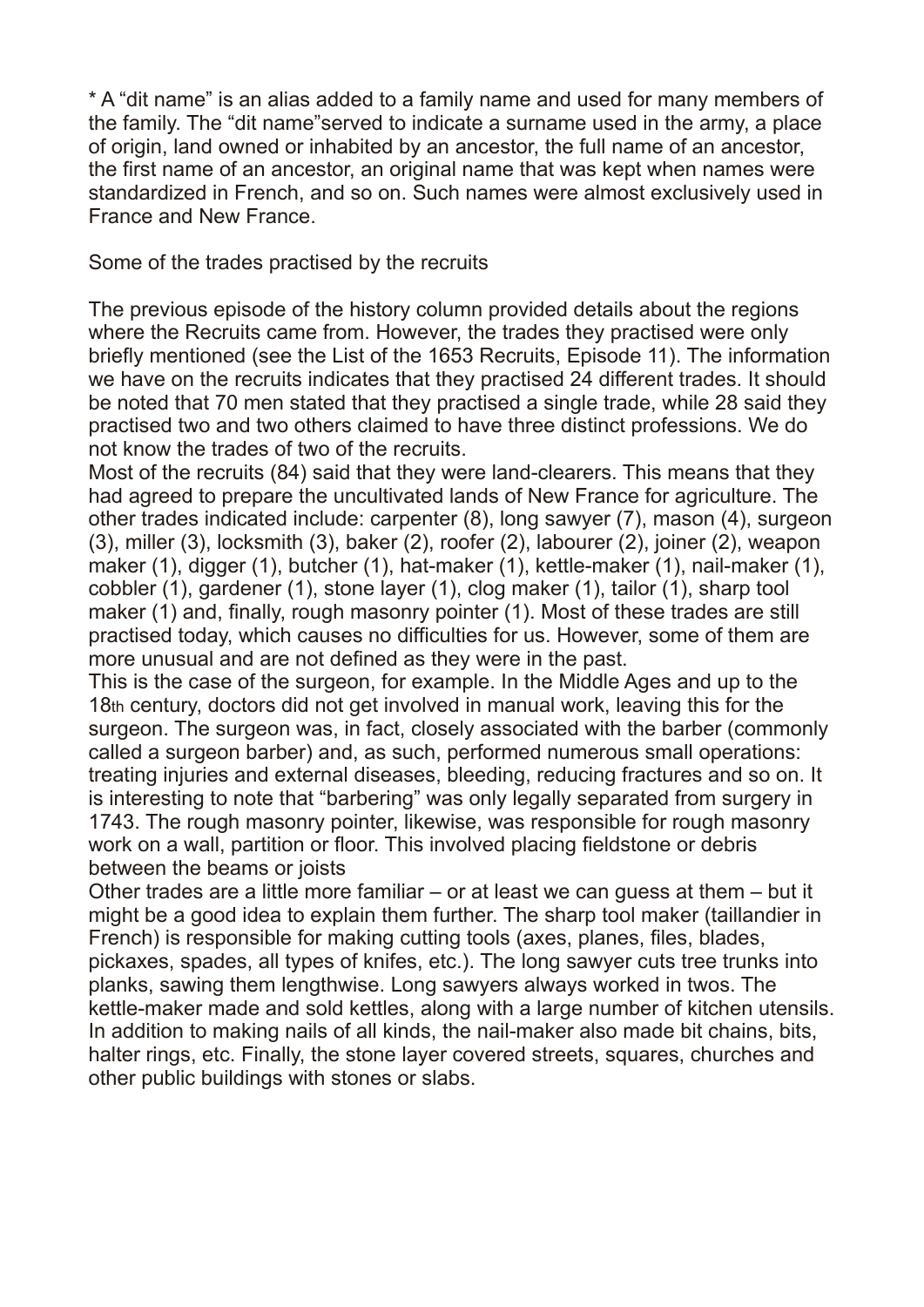The Few Women Recruits

A few women also boarded the Saint-Nicolas-de-Nantes and sailed to New France. As you may recall, the massive arrival of the King's Wards only started in 1663. In 1653, the major concern was to bring men over to defend New France. R.-J. Auger (see the previous episode) recorded the names of fifteen female passengers. Recent research conducted by the Société de généalogie canadienne-française indicates that there were actually fourteen women. Let us start with the names and the cities or villages they came from:

- 1 ARTUS, Michelle Noyen-sur-Sarthe (Sarthe / Pays de la Loire)
- 2 BOURGEOYS, Marguerite Troyes (Aube / Champagne-Ardenne)
- 3 DUMESNIL, Marie La Flèche (Sarthe / Pays de la Loire)
- 4 HURAULT, Catherine La Flèche (Sarthe / Pays de la Loire)
- 5 LORGUEIL, Marie Cognac (Charente / Région Poitou-Charentes)
- 6 LORION, Catherine Saint-Soulle (Charente-Maritime / Poitou-Charentes)
- 7 MERRIN (ou MAIRÉ), Jeanne Poitiers (Vienne / Poitou-Charentes)
- 8 MEUNIER (ou MOUNIER), Perrine Nantes (Loire-Atlantique / Pays de la Loire)
- 9 PINSON, Marie-Marthe La Flèche (Sarthe Pays de la Loire)
- 10 RENAUD, Marie Orléans (Loiret Région Centre)
- 11 RENAUDIN, Marie Nantes (Loire-Atlantique / Pays de la Loire)
- 12 ROUSSELIER, Jeanne Moëze (Charente-Maritime / Poitou-Charentes)
- 13 SOLDÉ, Jeanne La Flèche (Sarthe / Pays de la Loire)
- 14 VOIDY (ou VEDY ou VEDIÉ), Jeanne Saint-Germain-du-Val (Sarthe / Pays de la Loire)

Here is some additional information about these women. Perrine Meunier came over with her husband, Julien Daubigeon. It should be noted that she was pregnant during the crossing and gave birth to a daughter ten days after arriving! Two young girls married in Quebec City. They were Michelle Artus, who married Jean Descaries dit Le Houx, on November 5, 1654, and Marie Renaudin, who joined in matrimony with Nicolas Levieux, on September 9, 1654. Although both women eventually returned to France in 1670, it is interesting to note that one of their daughters became a nursing nun and died at the Hôtel-Dieu de Québec. Marie Dumesnil, a 12-year-old orphan was assigned to Marguerite Bourgeoys, who assumed responsibility for her until she married André Charly dit Saint-Ange (November 9, 1654).

Four of the new arrivals married recruits: Catherine Hurault married Jean Lemercher (October 13, 1654), Marie Lorgueil married Toussaint Hunault dit Deschamps (November 23, 1654), Marie Renaud married Mathurin Langevin dit Lacroix (September 5, 1654) and Jeanne Rousselier married Pierre Gaudin dit Chastillon (October 13, 1654). Five others married men from Montreal: Catherine Lorion married Pierre Vilain (October 13, 1654), Jeanne Merrin married Éloi Jarry dit Lahaye (September 11, 1654), Marie-Marthe Pinson married Jean Milot (January 7, 1654), Jeanne Soldé married Jean Beauvais (January 7, 1654) and Jeanne Voidy married Jean Dumay (November 9, 1654). Finally, one of the women was later called the Mother of the Colony – and for good cause. This was, of course, Marguerite Bourgeoys, the first educator and 'social worker' of Ville-Marie, who needs no introduction.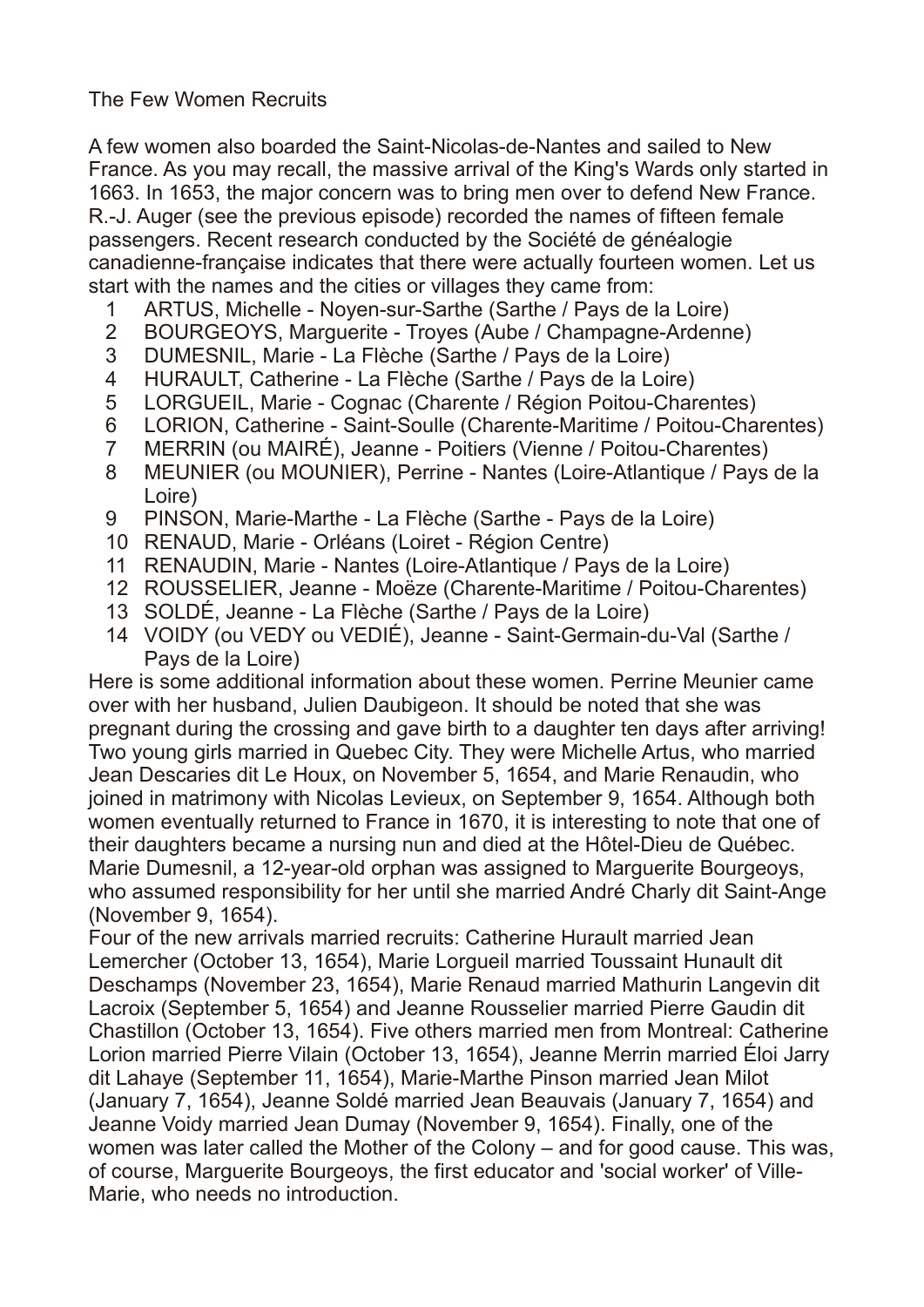The extraordinary destiny of some of the recruits

We have a good deal of information about the male recruits, thanks to the work by R.-J. Auger (see Episode 11), which compiles all of the research done on this subject prior to 1955. That work presents a portrait of each of them, with some more detailed than others. Therefore, we know that most of the recruits got married and had children. Over the years, we find their names associated with several transactions (purchases or sales of concessions, contracts as employees or employers) and in a certain number of trials, both as witnesses and the accused. Several joined the ranks of the Milice de la Sainte-Famille (founded by De Maisonneuve, on January 27, 1663, to defend Ville-Marie) and it should be noted that many were rewarded for choosing to remain in New France. Some, however, had more unusual destinies.

Étienne Bouchard, for example, a surgeon who was born in Paris, soon obtained permission to break his commitment to the Company of Montreal since, as of March 1655, he signed a contract with about forty inhabitants of Ville-Marie, for "one hundred cents payable in two portions" His job was to "treat all kinds of illnesses, both natural and accidental", with the exception of certain diseases such as the plague, the pox, and leprosy. On October 6, 1657, he married Marguerite Boissel, but left the young woman as a result of her numerous activities. She had to answer in a matter of morals in June 1660. He decided to forgive her and was rewarded a year later when their first child was born, later followed by eight others. Étienne Bouchard died in 1676, at the age of 54. Jean Gervaise also led a very active life. He was one of the first recruits to marry (February 3, 1654, Anne Archambault) and, in addition to his trade as a baker, he held numerous functions in Montreal: church warden, curator, fiscal solicitor and interim judge. Visibly loved by all, he appears in numerous transactions and had a great impact on the colony. Maurice Averty dit Léger lived a bittersweet life. He was a solder first, for ten years, then worked as a long sawyer in 1663, and only married in 1685, at Boucherville, with a very young girl, Marie Charles. The marriage was short-lived, however, since Marie died in 1688, leaving her husband with two young daughters. He inherited from a cousin a short while after that and, believing himself rich, overspent to such a point that he lost custody of his children. He was buried in 1724, at the age of 93!

A dozen men chose to return to France at the end of their tour of duty (with the exception of Pierre Papin, who returned to France in 1696 to end his days there, his wife dead and his children grown). Two of them, however, returned to the colony: Michel Bouvier and Claude de Saint-André Robutel. Some of the recruits enjoyed the distinction of founding some of our important families. These include Jean Cadieux, the ancestor of all the Cadieux in Canada, Pierre Desautels dit Lapointe, the forbear of all the Désautels and several Lapointe families in Montreal and the surrounding areas, as well as Marin Hurtebise, who signed on with his brother André (who died in 1659), who founded all the Canadian Hurtubise families and, finally, Gilles Lauzon, the first of that name for Canada and the United States.